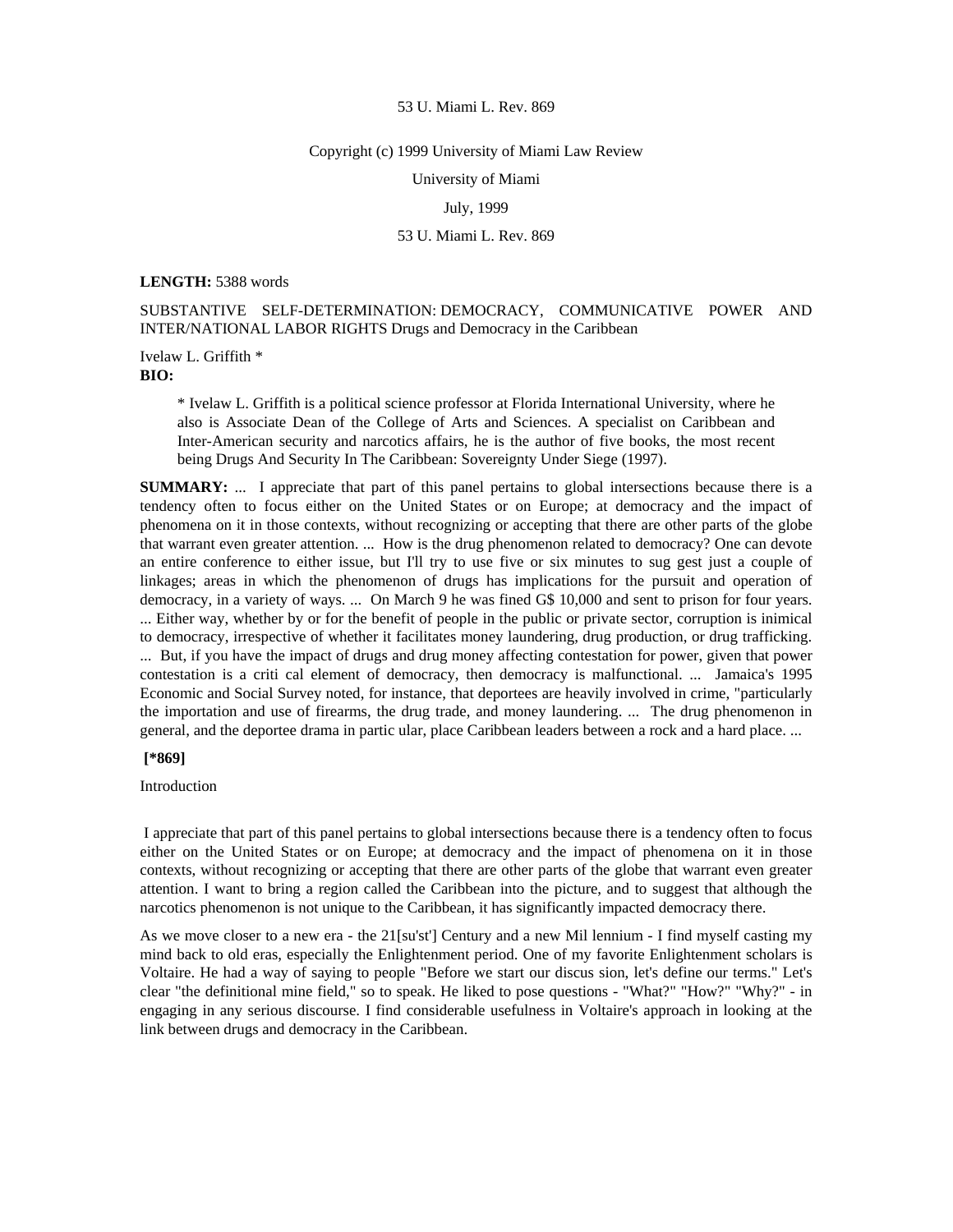One question that might be raised is: what exactly do we mean by "the drug problem?" My second question is a "how" question. How is the drug phenomenon related to democracy? One can devote an entire conference to either issue, but I'll try to use five or six minutes to sug gest just a couple of linkages; areas in which the phenomenon of drugs has implications for the pursuit and operation of democracy, in a variety of ways.

### Drugs Phenomenon

 One of the first things that must be recognized with regards to "the problem of drugs" is that we are not dealing with one problem, but with a multidimensional phenomenon. We often get carried away with the media portrayal of drugs in the Caribbean in terms of trafficking. But trafficking is only part of the problem component of the phenomenon. **[\*870]** There is a production part, and an abuse part of the phenomenon. Crack babies, for instance, are not unique to Miami, New York, and Los Ange les. They exist in the Caribbean: in Puerto Rico, the Dominican Repub lic, Jamaica, Trinidad and Tobago, and elsewhere. Moreover, one cannot leave money laundering out of the matrix.

I am suggesting, therefore, that in terms of defining "the problem of drugs", one needs to go beyond looking for one problem, and to see a matrix with a variety of elements; one is production-related; another is trafficking; one is consumption and abuse; and the fourth pertains to money laundering. Moreover, there are linkages among those areas. There is, of course, variability among these problems within the Carib bean, as there is variability elsewhere. Production levels vary; some places are more significant for trafficking of certain substances than others; certain countries are more vulnerable to money laundering than others.

Fundamentally, then, we are not looking at a one-dimensional phe nomenon; we are dealing with a phenomenon with many dimensions. A few vignettes will serve both to underscore this point as well as provide an appreciation of the scope of the phenomenon.

. Cocaine seizures in 1993 for just five Caribbean countries - the Baha mas, Belize, the Dominican Republic, Haiti, and Jamaica - totaled about 3,300 kilos. The 1997 seizures for those same nations were 9,135 kilos - an increase of 177 percent.

. Operation Dinero, and international money laundering sting operation conducted out of tiny Anguilla from January 1992 to December 1994 led to the seizure of nine tons of cocaine and US \$ 90 million worth of assets, including expensive paintings, Pablo Picasso's Head of a Beggar among them.

. In 1995 Puerto Rico had the highest per capita murder rate in the United States, with 64 percent of the 680 murders related to drugs. They had 868 murders in 1996, and 80 percent of them were drug-related.

. In June 1993, there was a strange shower over the Demerara river in Guyana: 364 kilos of cocaine and US \$ 24,000. The shower came from a plane making an airdrop, part of a Colombia-Venezuela-Guyana-United States drug network.

. Between 1993 and 1997, close to 7,000 Jamaican deportees were returned to the island, most of them for drug-related crimes committed in the United States, Canada, and Britain.

. In February 1997, the Dutch ambassador in Suriname told Suriname's Foreign Minister that 195 drug couriers from Suriname had been arrested during 1996 at the Schipol international airport near Amster **[\*871]** dam, compared to 51 in 1995. Indeed, Holland convicted former Suri name military ruler, Desi Bouterse on trafficking and other offences.

. Operation Summer Storm, which was mounted June 18-26, 1997, in the Caribbean, produced 828 arrests and the seizure of 57 kilos of cocaine, 340 kilos of cured marijuana, over 440,000 marijuana plants, and 122 weapons, among other things.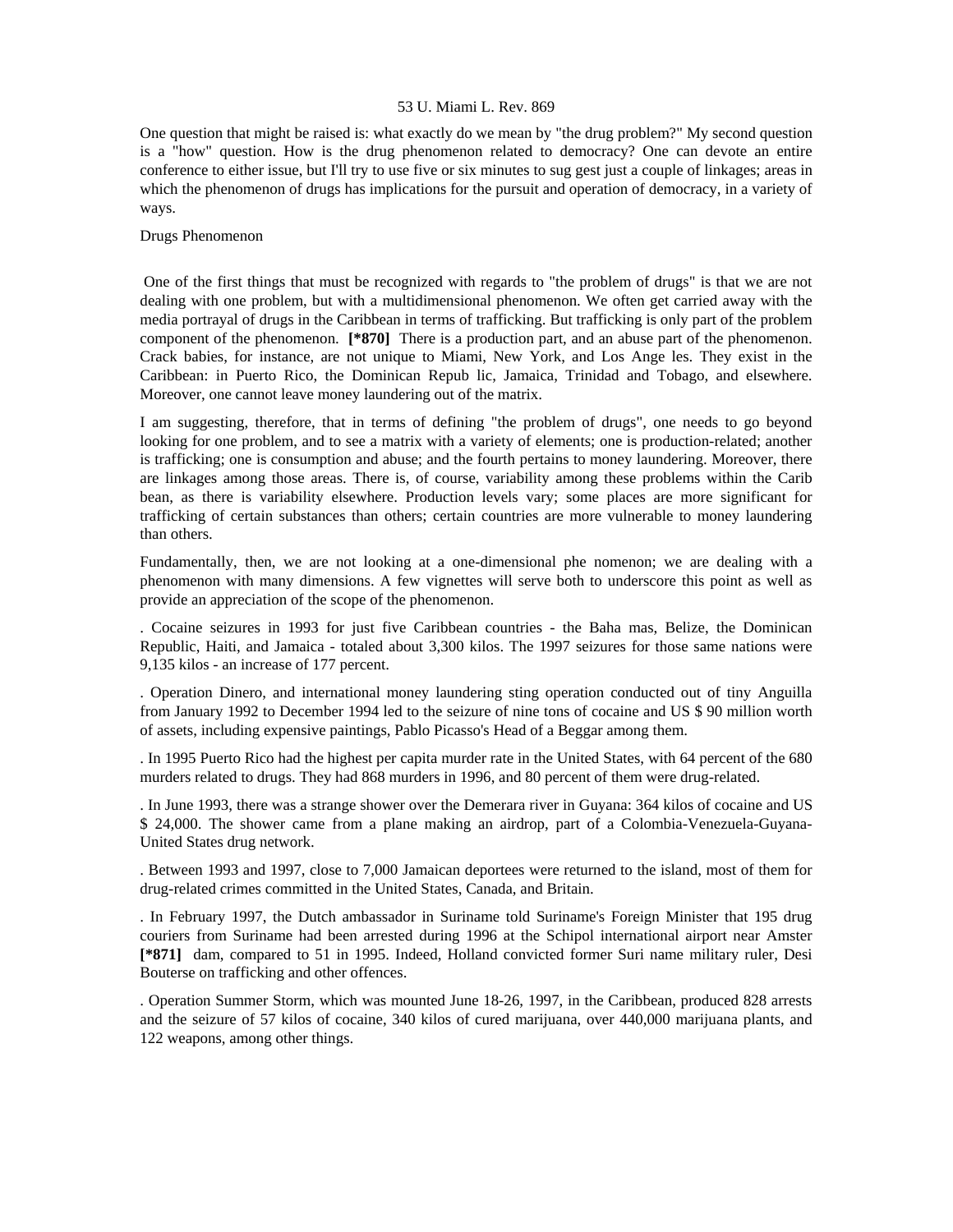. On July 21, 1997, 4,175 kilos of pure cocaine were retrieved from the Rickey II, a Colombian cargo ship which had stopped in Puerto Cabello, Venezuela to take on cargo destined for Trinidad and Tobago.

. During October - November 1997, operation Rain, an operation targeting drug traffickers, weapons smugglers, and money launderers in the U.S. Virgin Islands, resulted in the arrest of 19 people, including members of the business and social elite there, and the confiscation of \$ 240,000, vehicles and speed boats, businesses, and bank accounts.

. Between 1995 and 1997 in Jamaica, 10,332 people were arrested for drug possession, peddling, and trafficking; 9,464 locals and 868 foreign ers. The figure for 1990 - 1997 is a whopping 24, 242; 21,197 locals and 3,045 foreigners.

. In February 1998, eleven people in Martinique were sent to prison for smuggling 1,980 pounds of cocaine between 1995 and 1997. The leader of the trafficking group, a St. Lucian, received the highest sentence - 12 years.

. In a series of raids across Puerto Rico on December 17, 1997 the police and National Guard there arrested 1,039 people and confiscated 1,356 bags of cocaine, 133 bags of heroin, 58 guns, 60 cars and vans, and \$ 205,582 in drug money.

. On February 28, 1998, U.S. and Caribbean officials seized 3,780 kilos of cocaine, worth US\$ 266.4 million, from a 183-foot freighter - Nicole - in the Turks and Caicos Islands. The ship was flying a Honduran flag, had originated in Colombia, and was bound for Miami.

. Jamaican police found 600 kilos of cocaine in the bushes near the Boscobel airport in St. Mary's, on the north coast, on March 17, 1998.

. During March 1998, a New York-based Guyanese was found at the Cheddie Jagan International Airport-Timehri trying to smuggle 909 grammes of cocaine to the United States in the false bottom of a suit case. On March 9 he was fined G\$ 10,000 and sent to prison for four years.

. Early September 1998, two women from the island of Dominica were fined EC\$ 100,000 each in St. Lucia for trying smuggle one kilo (each) **[\*872]** of cocaine from Dominica to the United States, via St. Lucia. The drugs were found around and within their private parts.

. Trinidadian magistrate Jai Narine and his family had to be placed under special police protection in September 1998 following the receipt of credible murder and kidnapping threats. At the time the magistrate was presiding over a drug trial.

. In October 1998 U.S. law enforcement authorities helped their Guyanese counterparts seize 3,254 kilos of cocaine aboard a St. Vincent registered vessel - M.V. Danielsen. The 260-foot ship, in transit from Panama, had docked in port Gerogetown to take on rice consigned to buyers in Holland.

. An U.S. company, Cupid Foundations, closed operations in Jamaica in November 1998 after 22 years of operating there. The company could no longer afford the losses incurred with the seizure by the U.S. Cus toms of its merchandise because of attempts to smuggle drugs into the United States among its clothing.

. In December 1998 Regional Security System troops, U.S. Marines, and Drug Enforcement Administration officers joined the St. Vincent and the Grenadines Special Service Unit in conducting Operation Weedeater. The operation destroyed 1,162,496 marijuana plants, 1,400 pounds of cured marijuana, and 151 huts used to cure marijuana. Offi cials also seized weapons and ammunition.

. Dillion Chambers, a 25-year-old Jamaica "drug mule" collapsed and died in the Bahamas on February 3, 1999 after arriving from Jamaica with 129 packets of cocaine, weighing more than one kilo, in his stom ach. Several of the packets burst killing him.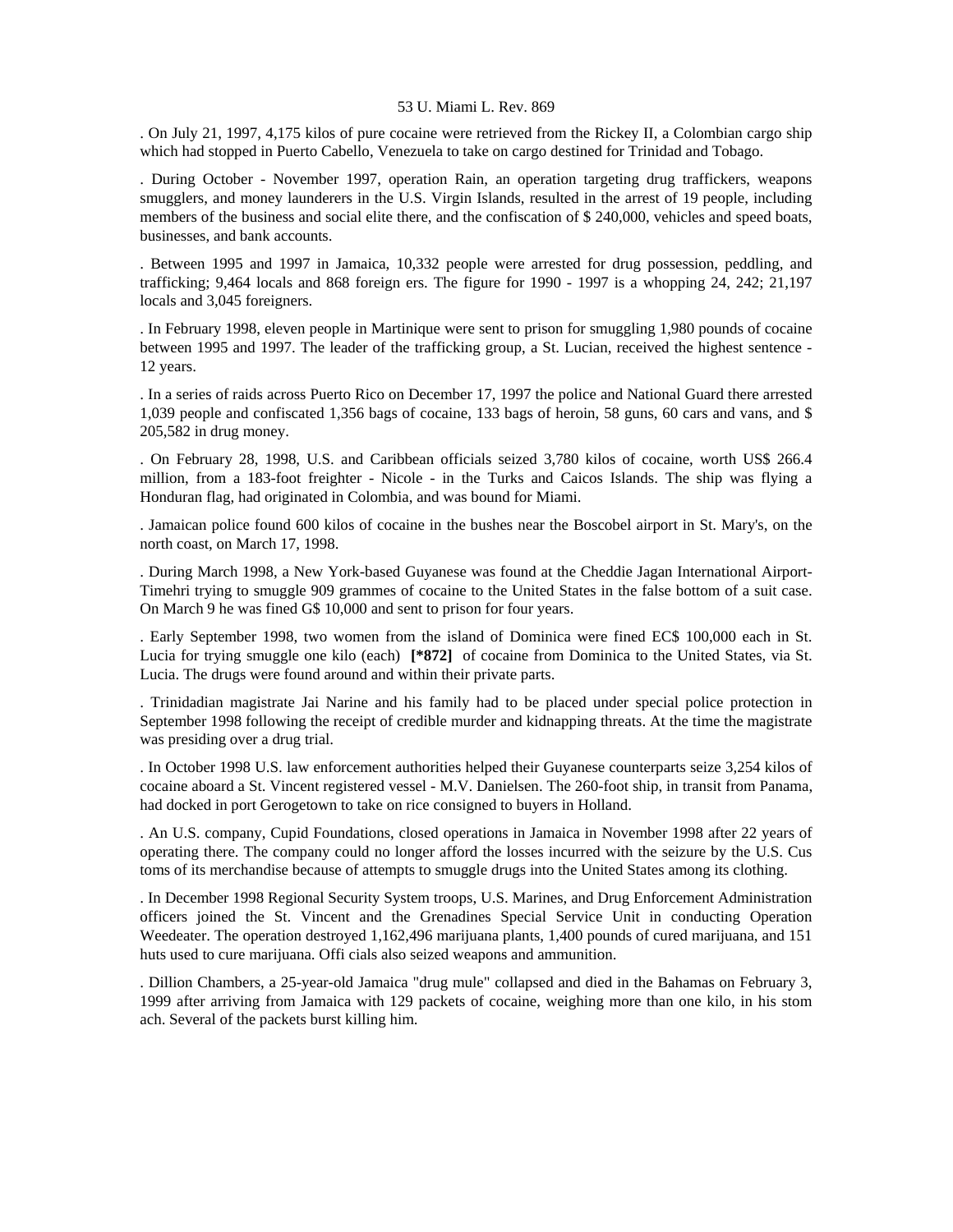. A 61-year-old Guyanese man, Llewellyn Gray, began serving a four- year prison term in Trinidad and Tobago on February 9, 1999. Gray had been arrested at the Piarco International Airport in July 1998 while attempting to smuggle 2.8 kilos of cocaine from Guyana to Canada through Trinidad. The drugs were found strapped to his stomach and legs.

# Impact on Democracy

 The drug phenomenon, then, is a multidimensional one. Taking a lead from Voltaire, we have settled the "what' question about it. But before we can proceed to the second question - How is the drug phe nomenon related to democracy? - there is a preliminary, and intermedi ary, question to be settled: what do we mean by democracy?

Whether one views democracy in terms of the classic Schumpeter **[\*873]** ian approach developed in 1947 n1 or goes beyond it, at least three things are central to democracy, and central to democracy as practiced in the Caribbean. One is the contestation for power. This is a very elementary aspect for people who define democracy simply as free elections. We might examine later ways in which contestation for power is influenced by people who traffic or produce drugs. But it would be useful to note now that they finance electoral campaigns; they want certain candidates in power in order to influence the policies and programs those people pursue. Whether one knows it or not they thereby affect contestation.

Participation is a second central component of democracy, not only in the Caribbean, but universally, especially if one views democracy in a way that goes beyond Schumpeter. Participation in interest groups, in political parties, and by having the media facilitate discussion, investiga tion, and commentary of one kind or another. But, critical to democracy is a third element - the third part of the tripod - institutions, which are maintained to protect the civil and political rights of individuals and to enhance and pursue social justice. Thus, that intermediate question "what do we mean by democracy?" forces us to appreciate that we are talking about contestation for power, participation, and institutions.

How does the drug phenomenon affect the workings of power con testation, participation, or institutions? There are multiple effects, but time only permits me to mention two. The first pertains to corruption. There is a powerful ability to corrupt on the part of people who traffic, produce, launder money, and sell drugs. It is a necessity for the pursuit of their practice. Whether the corruption is a function of acts of omis sion or acts of commission is immaterial. It is one of the very corrosive consequences of the drug phenomenon, with a direct impact on the insti tutions of good governance.

This is not so only for institutions of government, or those having to do with the public sector. The private sector is also implicated. In thinking about corruption and drugs people often look at the police and the military, key public sector agencies. Yet private sector corruption is just as dangerous as public sector corruption. A former U.S. ambassador in the Caribbean asked me a couple years ago: "Professor, what can we do to deal with this money laundering problem?" I said, "I submit ambassador that most of the money laundering in the Caribbean and Latin America does not profit little cambios or bodegas; big banks, real estate companies, and other powerful private sector entities benefit mostly. And they all have political clients and constituents, give money to campaigns, and form political action committees (PACS). They cer **[\*874]** tainly would not permit government agencies to take the kind of drastic anti-money laundering measures than might be necessary." Either way, whether by or for the benefit of people in the public or private sector, corruption is inimical to democracy, irrespective of whether it facilitates money laundering, drug production, or drug trafficking.

Hence, corruption is one of those deleterious elements flowing from the drug phenomenon that has a direct impact on the way in which democratic institutions are managed, and it can affect the contestation for power. One may say, in the Caribbean context, that what happened in the Dominican Republic in 1996 with drug money influencing elec tions was small measure compared to what happened in Colombia and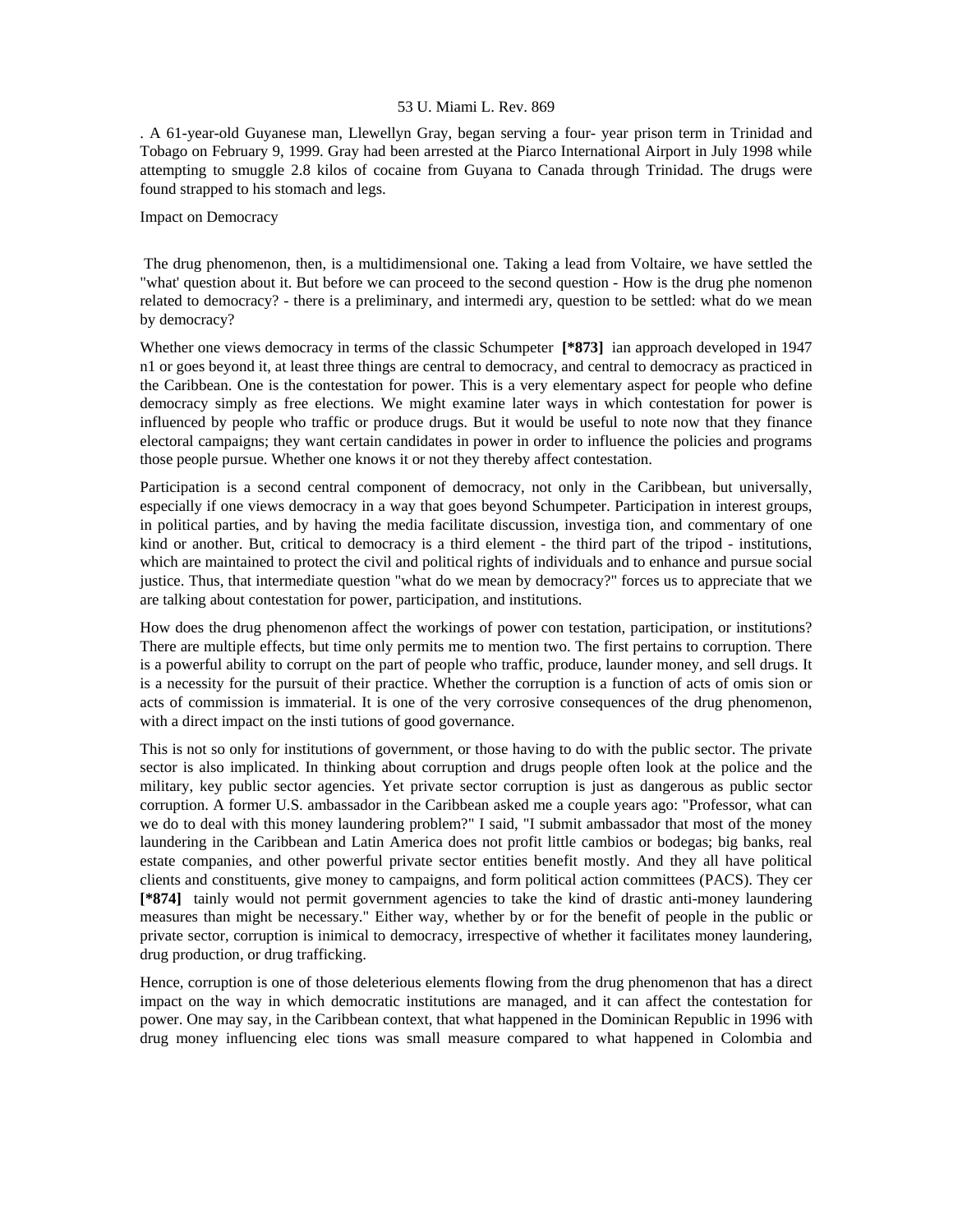Panama earlier. But, if you have the impact of drugs and drug money affecting contestation for power, given that power contestation is a criti cal element of democracy, then democracy is malfunctional. It is inter esting to note what most countries in the hemisphere agreed on when they signed the Inter-American Convention on Corruption in 1996: "corruption undermines the legitimacy of public institutions, and strikes at society, moral order, and justice, as well as the comprehensive devel opment of peoples." Thus, corruption is one of the powerful links between drugs and democracy in the Caribbean.

Criminal justice is a second area. Quite notable is the fact that crime has skyrocketed in many parts of the region, and much of it relates to drugs. It is no consolation for people in Jamaica to say that crime is high in Brazil, or for those in Santo Domingo to remind us that crime is high in Miami. Moreover, the crime connection has invidious linkages that extend beyond the Caribbean, both in relation to Caribbean nation als abroad, and in relation to actions by other countries in response to the criminal pursuits of some of those nationals. The deportee drama clearly reveals this latter linkage.

# **Deportees**

 In a July 1993 speech to the Jamaican Parliament, National Secur ity Minister, K.D. Knight, stated: "Nearly a thousand Jamaicans were deported from other countries last year, with over 700 coming from the United States. Most of them, nearly 600, were deported for drug-related offenses." n2 That report was not the last. Neither was it a report of the largest numbers. Indeed, between 1993 and 1997, over 6,000 Jamaican deportees were returned to the island from countries in Europe and the Americas. While the number returned in 1993 was 923, in 1996 it was **[\*875]** 1,158, and in 1997, it was 1,647, according to law-enforcement sources in Jamaica.

Most of the deportees come from the United States. But the United States is not the only country that sends criminals back to their home lands. For example, of the 1,647 people returned to Jamaica in 1997, 1,213 were from the United States, 257 were from Canada, and 121 were from the United Kingdom. Of course, Jamaica is not the only Car ibbean nation to be forced to accept nationals in the Diaspora who have walked on the wrong side of the law. As a matter of fact, Jamaica is not the Caribbean country to which most deportees are returned. That dubi ous distinction falls to the Dominican Republic. United States immigra tion sources indicate that between 1993 and 1997, deportees to the Dominican Republic from the United States alone numbered 6,582 (while those sent to Jamaica from the United States during the same period numbered under 5,000).

The population size of the Dominican Republic and Jamaica and the size of their Diaspora make it understandable that they might have such huge numbers of their citizens returned from countries in Europe and the Americas. But the stark contrast between the numbers from those two nations and the numbers elsewhere is no consolation to policy makers or scholars in any of the countries involved. Some of the coun tries with "small" 1993-97 United States deportee numbers are: Aruba, 10; Bahamas, 265; Belize, 374; Dominica, 57; Guyana, 427; St. Lucia, 52; Trinidad and Tobago, 1,036. Needless to say, these are not the only Caribbean countries with deportees from the United States, or from else where. For example, Suriname and French Guiana frequently return people to Guyana, and the Cayman Islands is constantly deporting Jamaicans.

Deportees are returned to their place of birth because of the com mittal of a variety of consensual, property, and expressive crimes. How ever, most of them are sent back home because of criminal activities related to drugs. The increasing criminal deportation reflects aggres siveness on the part of the United States and other countries in attempt ing to cope with some of the political, economic, and criminal justice dimensions of the drug phenomenon. If nothing else, the deportee con nection clearly indicates that the narcotics phenomenon is not a one- dimensional matter; it is multidimensional.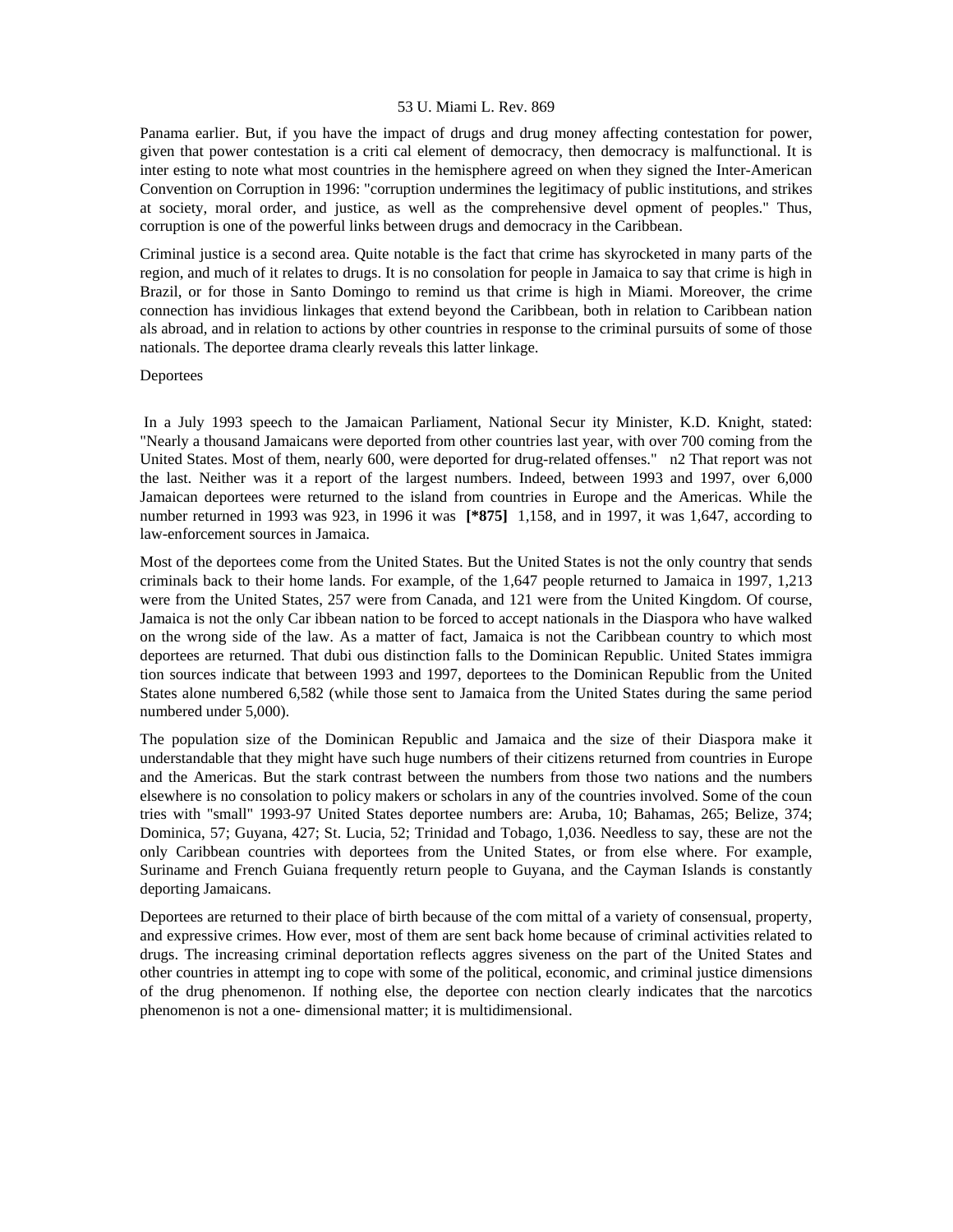In a 1993-94 article, I proposed the concept of "geonarcotics" as a way to examine the nexus between drugs as social phenomenon and security studies as an intellectual issue-area. n3 The concept captures the **[\*876]** dynamics of three factors besides drugs: geography, power, and politics. It posits that the narcotics phenomenon is multidimensional, with four main problem areas (drug production, consumption-abuse, trafficking, and money-laundering); that these give rise to actual and potential threats to the security of states around the world, including crime, arms trafficking, and narcoterrorism; and that the drug operations and the activities they spawn precipitate both conflict and cooperation among various state and non-actors in the international system.

Geography is a factor because of the global spatial dispersion of drug operations, and because certain physical and social geographic fea tures of numerous countries facilitate drug operations. Power involves the ability of individuals and groups to secure compliant action. In the drug world, this power is both state and non-state in origin, and in some cases non-state sources exercise more power than state entities. Politics revolves around resource allocation in the sense of the ability of power brokers to determine who gets what, how, and when. Since power in this milieu is not only state power, resource allocation is correspond ingly not exclusively a function of state power-holders. Moreover, poli tics becomes perverted, and all the more so where it already was perverted. In Drugs and Security in the Caribbean I examine the geonarcotics of the Caribbean. n4

While criminal deportation has many benefits in terms of counter- drug and anti-crime strategies generally and economic and criminal jus tice measures specifically for sending countries, it presents several clear and present dangers to receiving countries. One danger relates to the spiral in local crime. Government officials throughout the Caribbean have complained that deportees tend to become involved locally in traf ficking and other criminal networks. Jamaica's 1995 Economic and Social Survey noted, for instance, that deportees are heavily involved in crime, "particularly the importation and use of firearms, the drug trade, and money laundering."

I noted earlier that the Dominican Republic, Jamaica, and the other larger nations are not the only ones facing deportee problems. One important difference between the problem in the larger countries and that in the smaller ones is the size factor. Because of the very small size of the populations of Eastern Caribbean countries, for example, and hence of their migrant populations, and the smaller scale on which their nationals become involved in drug crimes, they have far fewer depor tees. Yet, precisely because of their small size, the (re)introduction of [\*877] criminal behavior into those societies by deportees has a dramatic and traumatic effect on them.

The problem is taxing the resources of Eastern Caribbean and other countries. Moreover, many of the deportees are former servicemen of the United States Army or Marines, and they bring their military training and knowledge of weapons and military hardware to their criminal enterprise. This creates both a greater sense of apprehension by law enforcement officials and a bigger practical headache for them, as com pared with elsewhere. In one May 1997 case in Guyana, a bungled bur glary and shooting incident at the residence of the former Chairman of the Elections Commission, Rudy Collins, involved the use of laser- guided weapons by the would-be robbers, all five of whom were killed in a shoot-out with police; several of the bandits had been deportees.

The situation is so grave that new legislation has been adopted in some places to allow the police to monitor the movement of deportees and take preemptive action. Moreover, the deportee issue has been high on the agenda of several policy fora over recent years, including the special "Drug Summit" held by CARICOM leaders in December 1996. Item 5 of the Communique of that summit, which was held in Barbados, notes, "Heads of Government noted with equal concern the challenge facing the region from indiscriminate deportations leading to increased criminality. In this regard they called for greater cooperation in deporta tion procedures."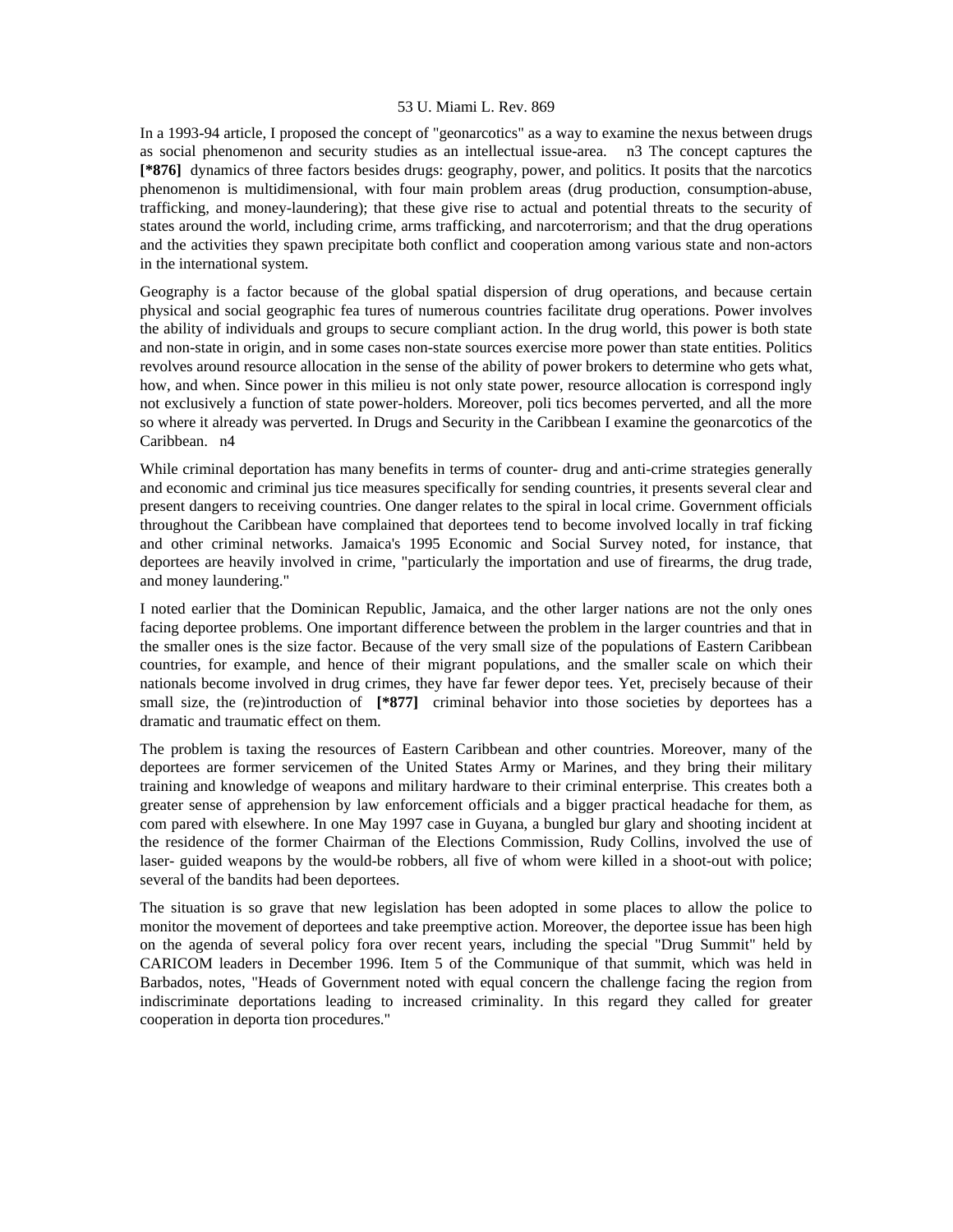As a consequence of the increased crime, and serving to further aggravate the criminal justice situation, is the problem of prison over -crowding. Most Caribbean prisons are over-crowded, and in most cases the prisoners are there because of a variety of drug-related offenses. In the Dominican Republic, for instance, a 1996 survey done by the General Directorate of Prisons revealed that the people convicted of drug crimes constituted the single largest group of prisoners in the country - 30 percent of the 10,359 prisoners at the time of the study.

In Guyana, a former prisons director, Cecil Kilkenny, once indi cated that the Georgetown prison, which was built to house 350 prison ers, was forced to accommodate over 800 people in 1994, and had accommodated as many as 1,000 prisoners during early 1992. The Georgetown prison now has a higher official capacity - 510 - but signif icant over-crowding still exists there and in most of the other prisons in Guyana.

In Jamaica the total inmate population of the adult prisons in December 1991 was 3,705, about 33 per cent above the official capacity of 2,781. Minister K.D. Knight himself acknowledged in 1993, that "The overcrowding in our two maximum security correctional institu **[\*878]** tions, the General Penitentiary and the St. Catherine District Prison, is serious, and has triggered serious problems over the years. Each of these prisons contains about twice as many inmates as they were designed to hold." n5 In 1994, the overage was "only" 611; in 1995 it was "merely" 508.

A 1993 inquiry into the situation in Jamaica highlighted the appal ling conditions of Jamaican prisons. It was led by Justice Lensley Wolfe, now Chief Justice of Jamaica. The Wolfe report found that pris oners were required to eat with their hands for security reasons, a situa tion it deemed "inhuman and degrading treatment." Meals were found to be generally "revolting in appearance and taste." In some places, "the diet fed to the cell occupants should be consumed only by pigs." The Wolfe investigation found that prison indiscipline abounded, and that all sorts of malfeasance and abuse occurred in Jamaican prisons. A few reforms were implemented since the presentation of the Wolfe report, but the situation is still very unpalatable. No wonder, then, that several serious prison riots broke out in Jamaican prisons in 1997. This is not to suggest, though, that over-crowding and the horrible conditions alone explained the riots.

In the case of Trinidad and Tobago, most of the country's six penal institutions house three and four times the number of people for which they were intended. The Port of Spain prison, for instance, built in 1812 to accommodate 250 inmates, had a 1993 daily average inmate popula tion of 978, up from the 1992 figure of 916. That prison housed an average of 1,100 people during 1994, and a little less in 1995. The seri ous overcrowding presents several critical problems affecting (a) the provision of medical services, especially given the high incidence of prisoner-addiction, (b) the maintenance of discipline, particularly because of increased gang and other violence in prison, (c) the physical safety of prison officers, and (d) the provision of recreational facilities, among other things.

The deplorable conditions of the prisons in Trinidad and Tobago were highlighted in July 1998, when a judge blocked the execution of a death row inmate on grounds that he had already been subjected to cruel and inhuman punishment during his imprisonment over the years his trial worked its way back and forth in the criminal justice system. Jus tice Peter Jamadar noted that the convict - Darrin Thomas - had been forced to live with insufficient light, handcuffed during breaks, and given inadequate food, among other things. The actions by Justice Jamadar in offering this response to the prison conditions itself raises **[\*879]** larger questions of criminal justice fairness and equity in Trinidad, ques tions that certainly are applicable to other countries in the region.

# Coping Measures

 The deportee headache has both foreign policy and domestic policy aspects, and Caribbean nations have attempted and initiated actions at both the international and domestic levels. In the former they have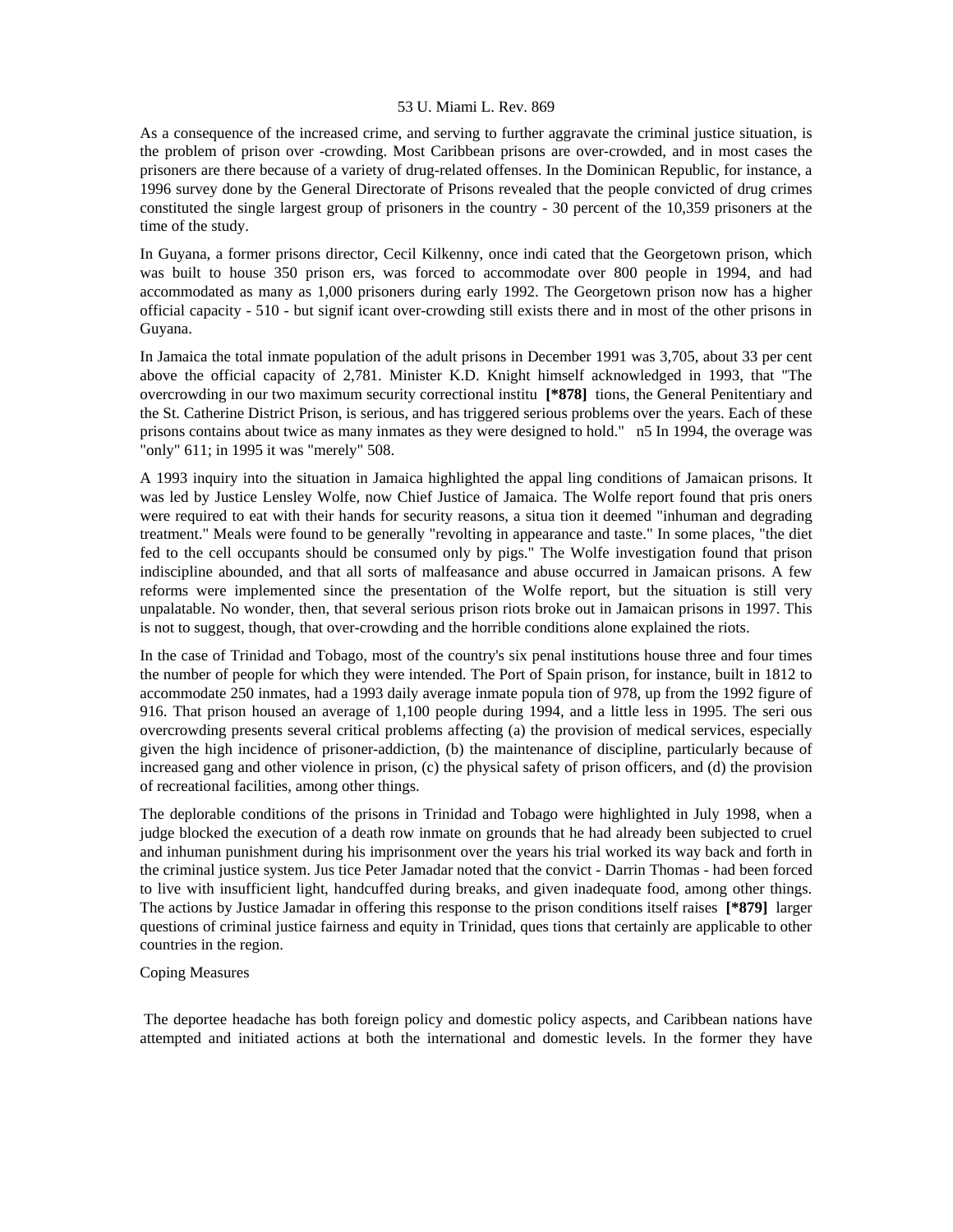attempted individually and collectively to stem the tide of the return from places from which most nationals are sent - the United States and Canada. In the case of the United States the matter was a high-priority item on the agenda of the Barbados summit between President Bill Clin ton and the 15 Caribbean leaders in May 1997. Efforts by the Caribbean leaders to halt the practice were futile, but the summit agreed to stream line the management of the deportees. Implementation of some of the terms of the US-Caribbean agreement on deportee management, as well as on other issues, has begun. But while these are necessary, they are not sufficient. Other action within Caribbean countries in a variety of areas is also important.

Some of this action has been initiated. One response has been with legislation. In 1994, Jamaica adopted the Criminal Justice (Administra tion) (Amendment) Act. This law provides for deportees to be deemed restricted persons, and under Section 54(c) restricted persons are subject to the imposition of orders, for up to 12 months at a time, to restrict their residence, force their registration, and compel them to report to police authorities on a weekly basis. They are also required to inform the police about intended absences from the registered address when the absence is for more than a week, and about any planned change of address. Moreover, the new law provides for a central register of restricted persons as well as for twelvemonth prison terms for violation of monitoring provisions or for false reporting. The Act also creates a five-member Restricted Persons Review Tribunal to hear appeals from persons placed under restriction, and to advise the government on the maintenance of the system. Guyana plans to emulate Jamaica's legisla tive lead in this respect.

The Criminal Justice (Administration) (Amendment) Act, however, has serious implications for constitutionally guaranteed freedoms of association and movement. The government has argued that its actions are constitutional given the "exception clauses" of the fundamental rights section of the Constitution. For example, under Section 23 of the Constitution, which guarantees freedoms of assembly and association, there is the provision that:

 Nothing contained in or done under the authority of any law shall be **[\*880]** held to be inconsistent with or in contravention of this section to the extent that the law in question makes provision (a) which is reason ably required (i) in the interest of defense, public safety, public order, public morality, or public health, or (ii) for the purpose of protecting the rights and freedoms of other persons.

 Nevertheless, Jamaica's former chief prosecutor Glen Andrade himself once speculated that the law's constitutionality would be chal lenged with the very first case brought under it, because of the delicate constitutional issues involved. Some of these same issues worry lawyers and human rights activists in Guyana, as the authorities there plan to follow Jamaica's lead in the area.

But it is not just increased crime, whether deportee or non-deportee related that worries policy-makers in the region. There is an impact that relates to efforts to pass legislation that has the potential to undermine some of the democratic precepts on which Caribbean societies are built. I want to share an observation by a former Attorney General of Jamaica, who is now the president of the Jamaican Court of Appeals, about some of the potential dangers in the criminal justice arena, of trying to grapple with the phenomenon of drugs:

 In our effort to rid our societies of the scourge of drugs and with some international pressures we are being invited to reverse burdens of proof and adopt a retroactive confiscatory regime. All this is understandable. The perceived danger is real, the consequences of the mischief which we would excise is disastrous. As we contem plate effective measures, the nagging question, though, for all of us remains. Are they just? I remember too that in Jamaica the mon goose was imported from India to kill out the snakes. It did a very good job. The snakes were eliminated. The mongoose then turned its attention to the chickens. There is a